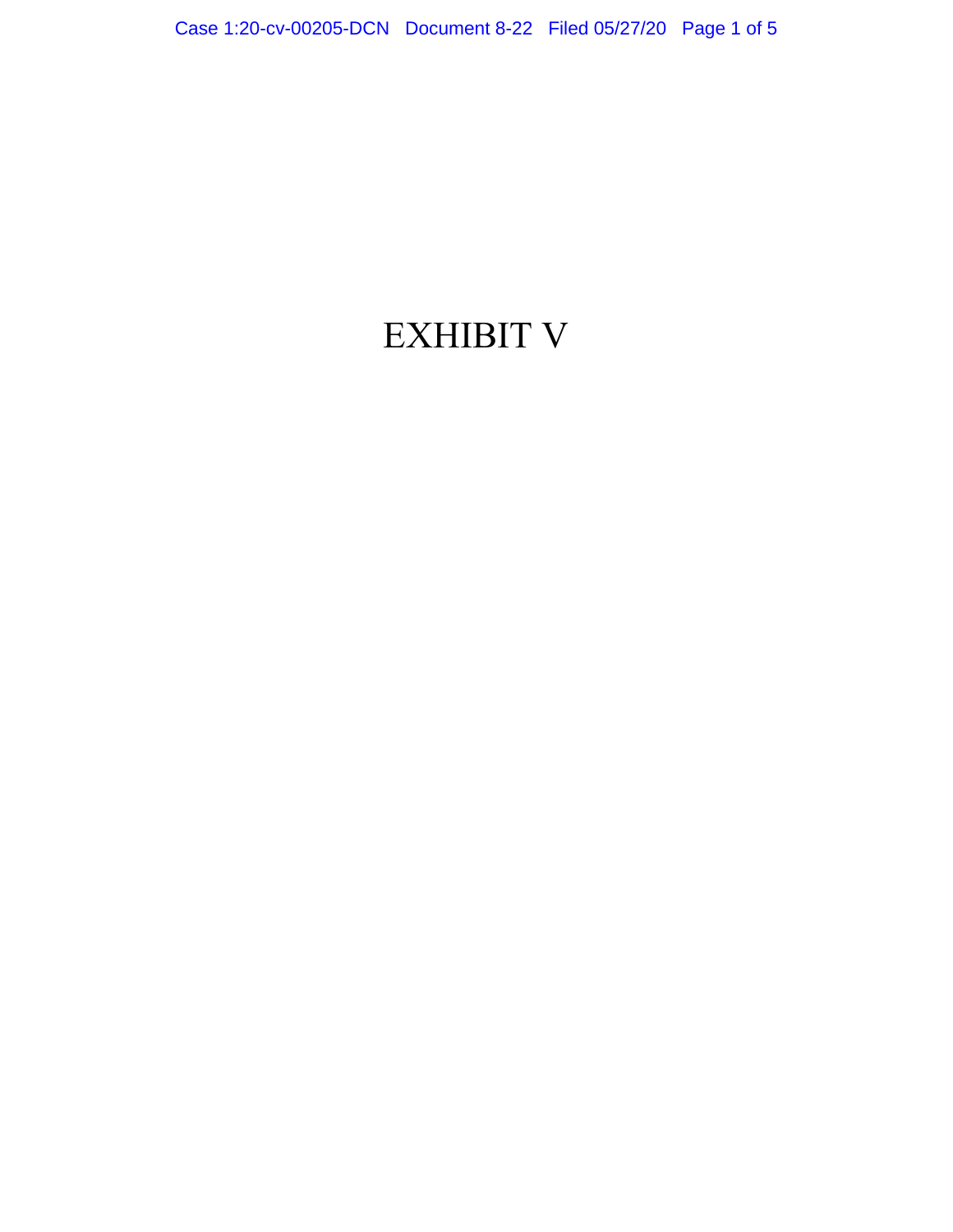Another wave of coronavirus will likely hit the US in the fall. Here's why... file:///C:/Users/dcoltonb/Desktop/Boyles Law, PLLC/ID Gov Proclamati... Case 1:20-cv-00205-DCN Document 8-22 Filed 05/27/20 Page 2 of 5

טרט אוויר עוטרווווווער שט ווידאווט וט

#### **CNN** heàlth

Here's why and what we can do to stop it

**By Nicole Chavez, CNN**

**E** Updated 7:25 PM ET, Sat May 2, 2020

**(CNN) —** The coronavirus pandemic may have slowed down in many parts of the country because of social distancing efforts but don't plan your parties, vacations or trips to the office just yet. Experts say the virus won't be a thing of the past any time soon.

A second round of Covid-19 cases is "inevitable" come fall, the nation's top infectious disease doctor said, as people increasingly try to resume regular life and more states ease or lift their stay-at-home orders.

"I'm almost certain it will come back, because the virus is so transmissible and it's globally spread," said Dr. Anthony Fauci during an Economic Club of Washington webinar earlier this week.

Americans could be in for "a bad fall and a bad winter" if the country is unprepared, said Fauci, who is the director of the National Institute of Allergy and Infectious Diseases.

Here's what we know about the possibility of a second wave of the virus and the reasoning behind it.

# Why in the fall?

There are many aspects of the virus that remain unknown for scientists but older viruses are offering some clues.

People usually get infected by four common coronaviruses that were first identified in the mid-1960s, according to the US Centers for Disease Control and Prevention. And those tend to peak in the winter months.

Dr. Greg Poland, a professor of medicine and infectious diseases at the Mayo Clinic, said that SARS-CoV-2, the technical name for the novel coronavirus that causes Covid-19, is likely to follow that pattern.

If that happens, a second wave of the virus would return just in time for the start of flu season. The flu has been a constant threat for Americans and devastating in recent years. The CDC estimates there were at least 39 million cases of the flu in the US and at least 24,000 deaths during the 2019-2020 season.

Poland, the director of the Mayo Clinic's Vaccine Research Group, says the combination of a second wave of Covid-19 with flu season could create "a lot of confusion" because of their overlap in symptoms and put a heavy strain on the health care system.

Related Article: The Spanish flu killed more than 50 million people. These lessons could help avoid a repeat with coronavirus

It wouldn't be the first pandemic to come back in force. In 2009, the US experienced a wave of cases of the H1N1 influenza virus, known as swine flu, in the spring. Months later, a second wave was reported in the fall and winter, the CDC says.

"Often, not always ... often the second wave of a pandemic is worse," Poland said, adding that the coronavirus pandemic spread in the US well into the flu season.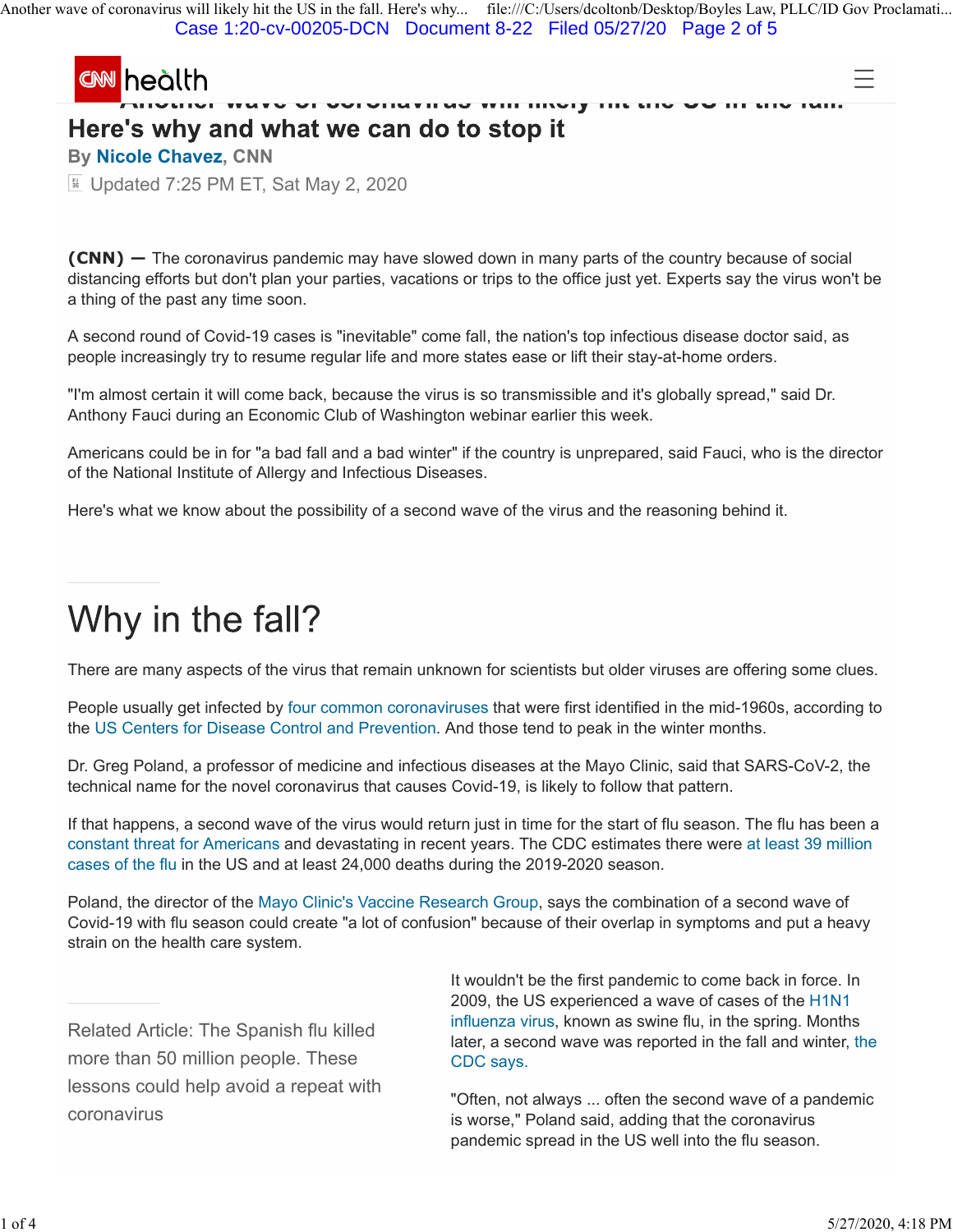Another wave of coronavirus will likely hit the US in the fall. Here's why... file:///C:/Users/dcoltonb/Desktop/Boyles Law, PLLC/ID Gov Proclamati... Case 1:20-cv-00205-DCN Document 8-22 Filed 05/27/20 Page 3 of 5



Related Article: Expert report predicts up to two more years of pandemic misery

It appears that the novel coronavirus is likely to keep spreading for at least another 18 months. There are several possible scenarios for the course of the pandemic but the worst of them is a second wave of infections just like the 1918 influenza pandemic, according to a report by the Center for Infectious Disease Research and Policy at the University of Minnesota.

 $\equiv$ 

"This thing's not going to stop until it infects 60 to 70 percent of people," said Mike Osterholm, the CIDRAP director, in an interview with CNN.

"The idea that this is going to be done soon defies microbiology."

Osterholm coauthored a CIDRAP report released Thursday that recommended the US prepare for a worst-case scenario that includes a second big wave of coronavirus infections in the fall and winter.

## What can be done about a second wave of infection?

Health experts say the coming months would be a good time to prepare for a potential second outbreak of the virus.

Hospitals and clinics should replenish their stocks of personal protective equipment and testing supplies. People should try to get healthier if possible, continue using face masks for the time being and keep gatherings to no more than 10 people, several experts told CNN.

As cities reopen, local officials should make plans to quickly reissue stay-at-home orders or other strict social distancing measures in the future if needed, Poland said

Health officials across the country must continue focusing on expanding coronavirus testing, contact tracing and treatment, said Dr. Helen Boucher, chief of the geographic medicine and infectious diseases division at Tufts University Medical Center.

Related Article: What to know about the three main types of coronavirus tests

"We hope we'll have more tools in our toolbox, maybe we'll have some treatments for Covid-19 by then, maybe we'll have better diagnostics," Boucher said.

The Trump administration has estimated a vaccine is 12 to 18 months away, though some leaders in the field say that timeline could be too fast.

Improving the way health workers handle the coronavirus pandemic will be key, Boucher says, so the country is "as prepared as we can be" when it's time to face an outbreak of both the coronavirus and the flu.

While most experts believe that people who have recovered from the virus will have some sort of immunity, Poland says it's unclear how strong that immunity might be, how long it might last and the accuracy of antibody tests is inconsistent.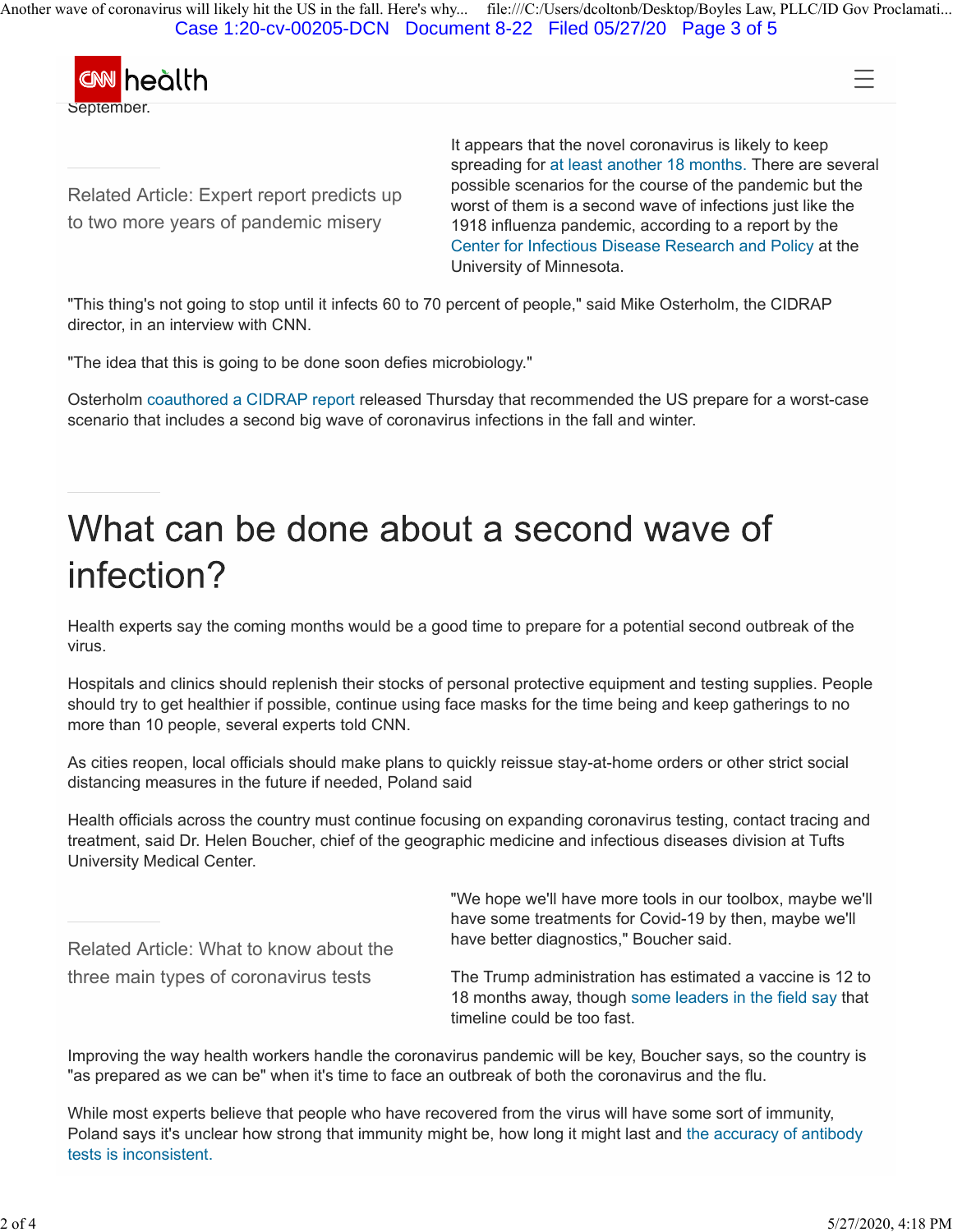Another wave of coronavirus will likely hit the US in the fall. Here's why... file:///C:/Users/dcoltonb/Desktop/Boyles Law, PLLC/ID Gov Proclamati... Case 1:20-cv-00205-DCN Document 8-22 Filed 05/27/20 Page 4 of 5



so there's a lot we don't know yet."

**Map:** Covid-19's spread across the US

- **Reopening:** Where your state stands
- **Photos:** With cities on lockdown, animals find room to roam
- **Video:** These 5 tips will help you sleep better
- **Guide:** How to help and get help
- **Q&A:** What is contact tracing?

The experimental anti-viral drug remdesivir was approved on Friday by the US Food and Drug Administration to treat hospitalized Covid-19 patients in severe condition.

 $\equiv$ 

The drug, which is the first authorized treatment for Covid-19, is far from a cure, according to a governmentfunded study, but patients who took it recovered faster than patients who did not.

"We have work to do. We are looking for other therapies. This trial is going to continue," Dr. Andre Kalil, the principal investigation behind the clinical trial, told CNN's Elizabeth Cohen earlier this week.

## Has the virus made a comeback elsewhere?

Yes.

In recent weeks, Singapore has seen a dramatic spike in coronavirus infections, with thousands of new cases linked to clusters in foreign worker dormitories.

Singapore had initially been praised for its response and apparent ability to suppress infections in the first three months of the coronavirus pandemic. Then the number of cases exploded in April.

Since March 17, Singapore's total cases grew from 266 to more than 17,000, according to data from Johns Hopkins University.

Related Article: Singapore's migrant workers are suffering the brunt of the country's coronavirus outbreak

To control the spread, the government has attempted to isolate the dormitories, test workers and move symptomatic patients into quarantine facilities. It's a daunting task because workers live in cramped conditions that make social distancing near impossible. The government also instituted what it is calling a "circuit breaker," a package of restrictions and new rules, combined with harsh punishments.

The semi-autonomous Chinese city of Hong Kong had a relatively small number of cases when it saw a spike after it relaxed restrictions in March. Many cases were imported from overseas as Hong Kong residents who had left -- either to work or study abroad, or to seek safety when the city seemed destined for a major outbreak earlier this year -- returned, bringing the virus back with them.

Search CNN...

Q